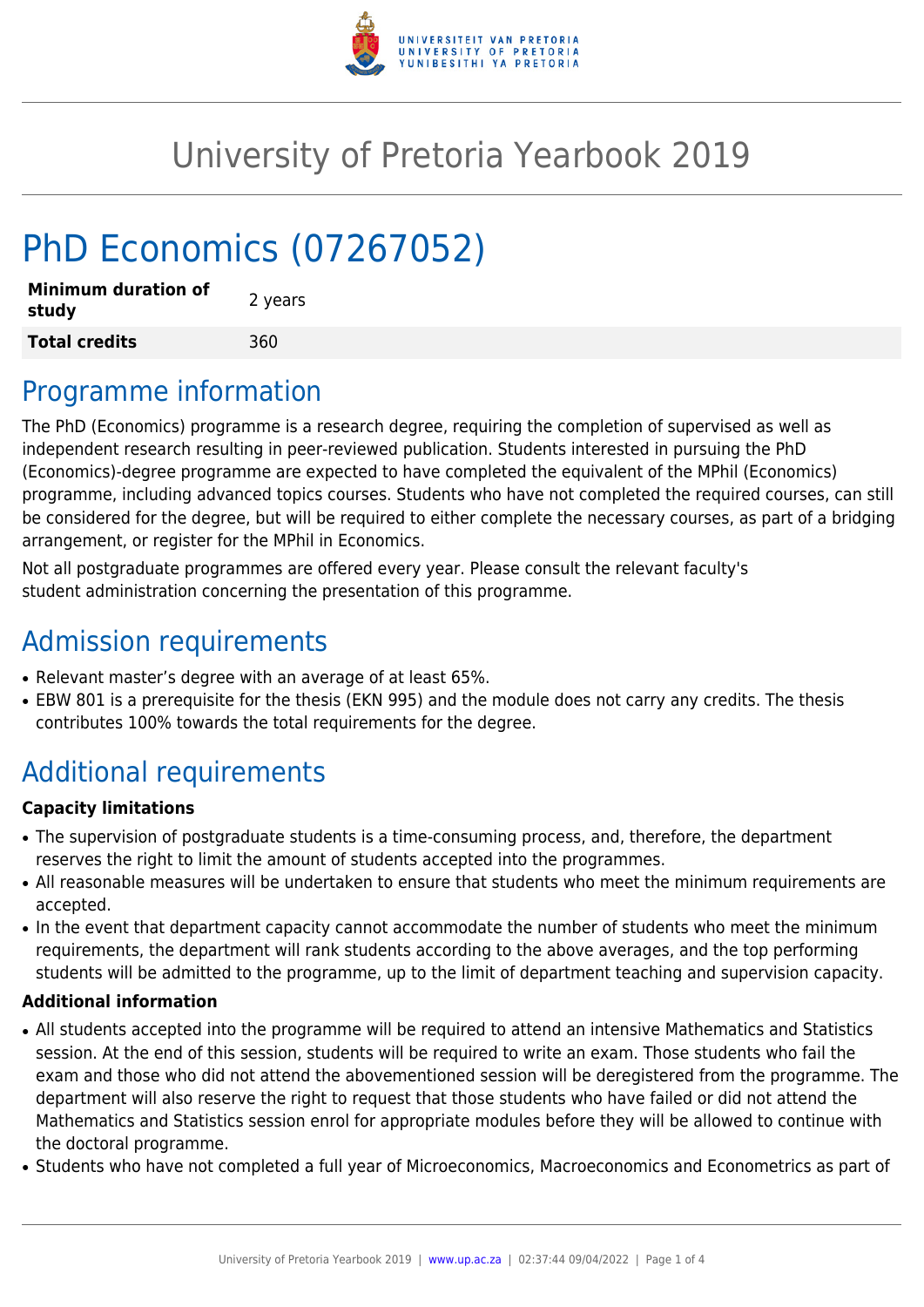

their master's studies, may be considered for the programme, but they will be required to complete additional modules, as recommended by the Department of Economics.

• All students will be expected to work in a research area that is relevant to current staff capabilities. The Department of Economics reserves the right to not admit suitable candidates, should their research interests can not be accommodated by staff supervision capacity.

The dean has the right of authorisation regarding matters not provided for in the General Regulations or the Faculty regulations.

### Other programme-specific information

EBW 801 is a prerequisite for the thesis (EKN 995) and the module does not carry any credits. The course can be waived for students who have already completed it, or a similar course. The thesis contributes 100% towards the total requirements for the degree.

#### **Continuation Policy**

Students are expected to complete the degree within three years. Thus, significant progress must be made each year. Each student and supervisor will sign an MOU regarding expectations, and at the end of each year, student progress will be assessed by the department's postgraduate committee, which reserves the right to recommend that a student not be allowed to continue with their program of study.

## Examinations and pass requirements

The thesis should be passed in accordance with the stipulations of Regulations G.52 and G.60.2.2, as well as a compulsory module in Research Methodology.

### Research information

At least one chapter from the thesis must (at the very least) be submitted for publication before the degree can be awarded. Furthermore, students are expected to defend their proposal; they are also expected to present their findings on a continuous basis within the department's seminar series.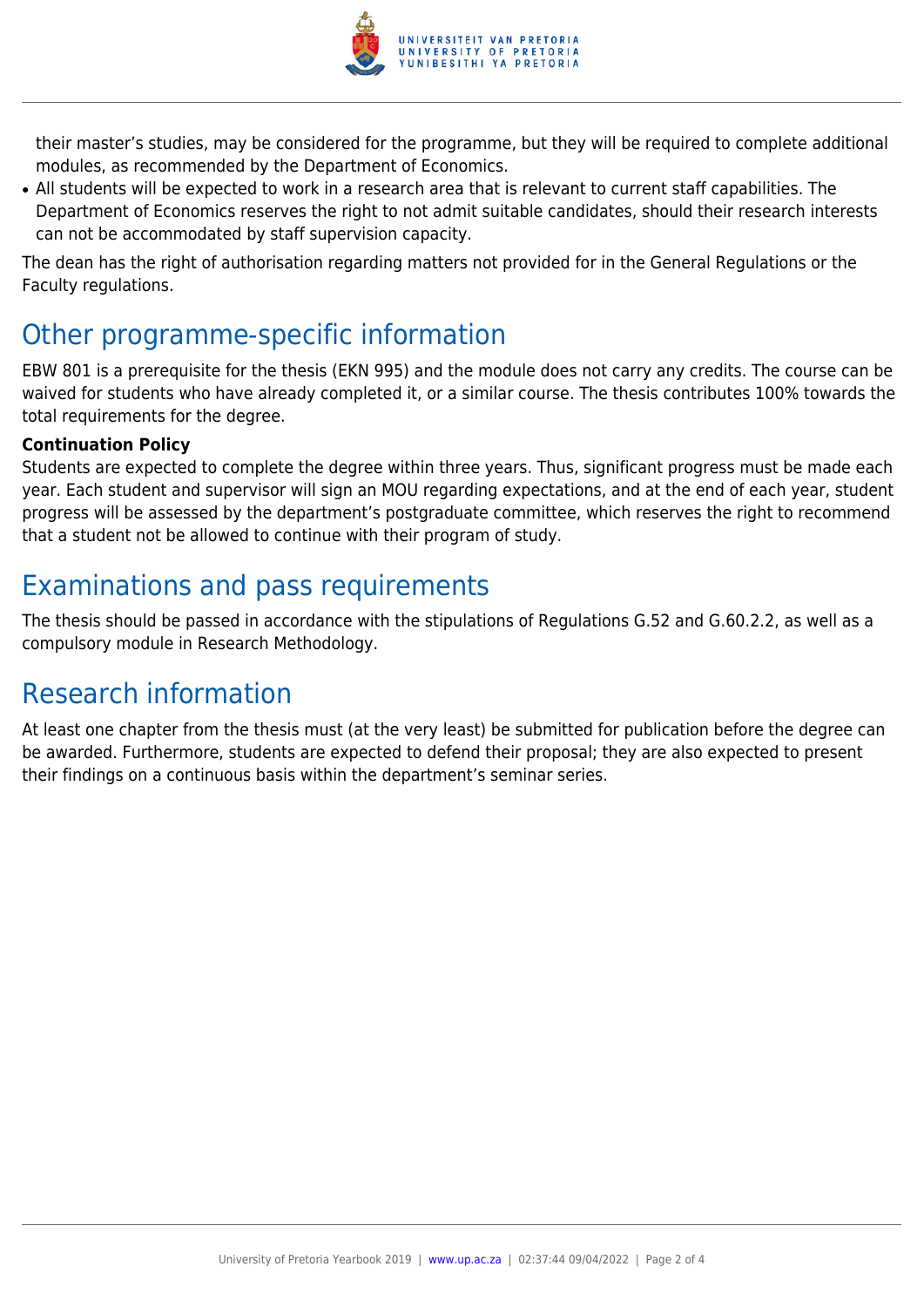

### Curriculum: Year 1

**Minimum credits: 360**

### **Core modules**

#### **Research methodology 801 (EBW 801)**

| <b>Module credits</b>         | 0.00                                          |
|-------------------------------|-----------------------------------------------|
| <b>Service modules</b>        | Faculty of Natural and Agricultural Sciences  |
| <b>Prerequisites</b>          | No prerequisites.                             |
| <b>Contact time</b>           | Friday and Saturday classes                   |
| <b>Language of tuition</b>    | Module is presented in English                |
| <b>Department</b>             | Economic and Management Sciences Deans Office |
| <b>Period of presentation</b> | Year                                          |

#### **Module content**

- Developing the background to a research problem, and developing a problem statement and propositions and hypotheses relevant to their study.
- Compiling a thorough literature review of the topics they intend to study.
- Approaches to research: An overview of the different approaches to research (qualitative, quantitative and mixed methods) and the philosophical approaches that underpin them (positivism, post-positivism, interpretivism, constructivism, critical theory and pragmatism).
- Different research designs in quantitative and qualitative methods, and appropriate sampling approaches for the different research designs.
- Qualitative research methodology: An overview of qualitative methods for organisational research. An overview of the different methodologies on a continuum between modernistic qualitative and post-modernistic qualitative research.
- Quantitative research methodology

#### **Thesis 995 (EKN 995)**

| <b>Module credits</b>         | 360.00                          |
|-------------------------------|---------------------------------|
| <b>Prerequisites</b>          | Only for PhD Economics students |
| Language of tuition           | Module is presented in English  |
| <b>Department</b>             | <b>Economics</b>                |
| <b>Period of presentation</b> | Year                            |